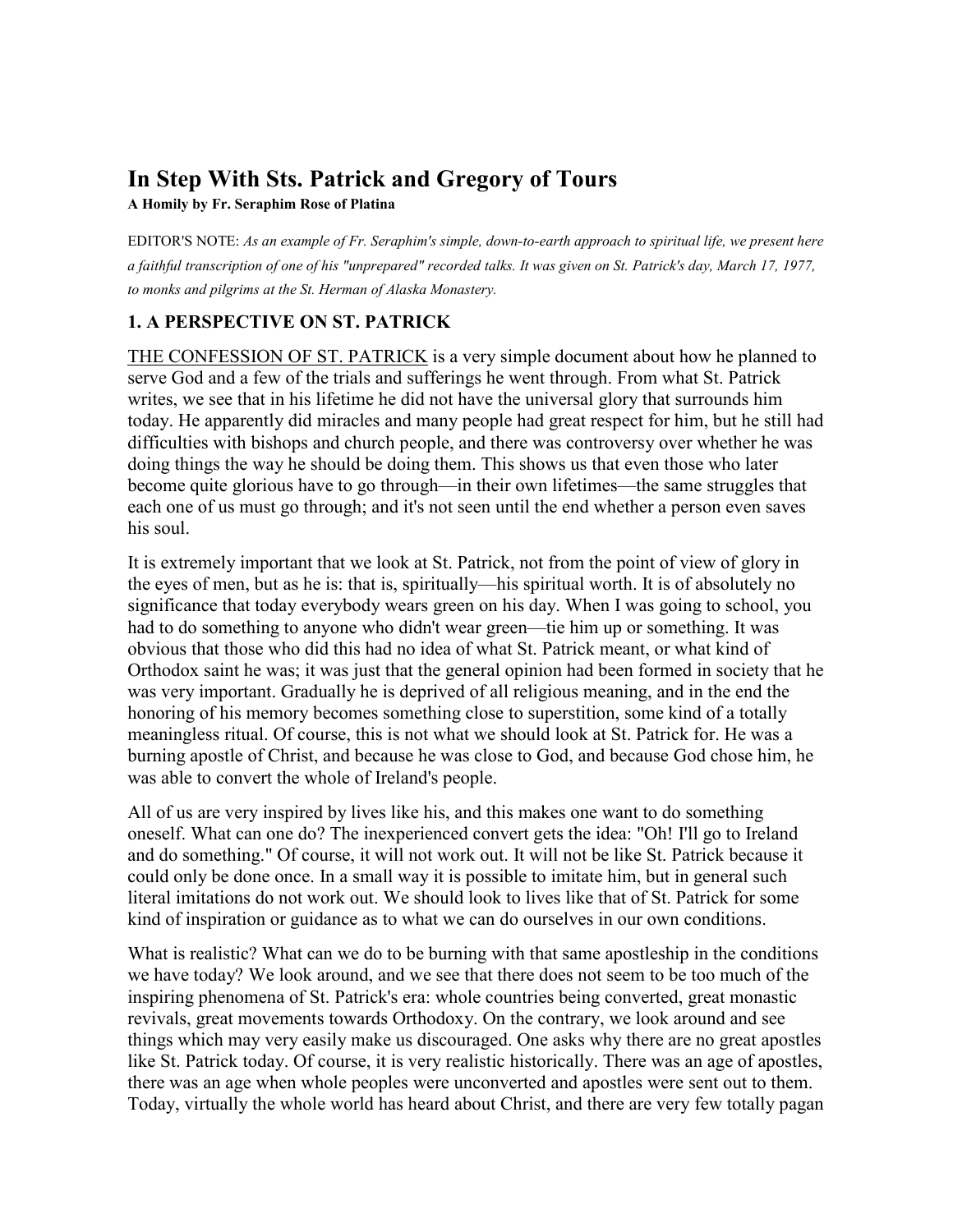peoples left who are not getting the Word preached to them. In Africa, as we continue to hear, the Orthodox Gospel is being preached to those wild tribes, from one country to the next, in East and Central Africa. But in most places, the peoples of the world have become rather weary, tired, worn out people who once heard of Christianity and have now got bored with it. It is very difficult to inspire oneself with that. Here and there are a few converts who find that Christianity is something fresh, that it is not the same as the ordinary idea of it. Nevertheless, not too much is very inspiring when you look around the world, from the point of view of Orthodoxy.

# **2. THE CONDITIONS OF MODERN LIFE**

There are, of course, definite reasons for this. The conditions of the world today are quite different from what they were in the past. The whole phenomenon of the apostasy, of the falling away from the truth, means that people do not know how to accept the Gospel freshly. They have already heard about it and have been inoculated against it. Therefore, very few of them—when they hear the message of Orthodoxy—come.

Another thing in the air today that is different from earlier times is this "Mickey Mouse" atmosphere. It is the lack of seriousness that one sees in the air, in just everyday customs. For example, when people part, they say, "Take it easy"—the sort of thing that indicates: "Relax, take it easy, there's nothing important going on. Just go along with whatever happens." We used to say things like: "God be with you." "Goodbye" even comes from the word "God".

The young people of today are very much absorbed in the whole fantasy world of television. "Mickey Mouse's" place is even called Disneyland, Disney World. Our whole spiritual and sober outlook is affected by this—even religious views. There is a very sincere fundamentalist Protestant in Florida who has a big parcel of land right next to Disney World, and who is going to make a replica of the Temple of Jerusalem, in order to attract the people going to Disney World to come over there for a spiritual thing, on the same level. They'll be saying "ah! " and "ooh! "—It will be the same thing as all the fairy castles they saw in Disney World. This whole atmosphere—this unreal, movie-type atmosphere is very much in, not only the air, but our very homes. It affects the whole seriousness of life, the way children are brought up—though children are obviously not brought up anymore. The whole idea of bringing them up, of raising them in a certain mold, is gone now. They just raise themselves, go into whatever influences are around, and the result is something very unserious. This is the chief reason why, when young people become independent, so many of them simply go crazy and get involved with various wild religions and drugs, why they run into crime and all kinds of mad things. In childhood they never had down-to-earth contact, either with spiritual life or simply with the seriousness of living from one day to the next. That is one of the chief things that makes our times different and much more difficult for spiritual efforts.

Another thing is all the modern conveniences which surround us and which, without a doubt, depersonalize and cause people to be less concerned for each other, more concerned about things, gadgets. The very idea of the telephone means that you can instantly have contact with someone for the sake of a message—nothing personal about it. If you have to go to great lengths to get to him, your soul is different than it would be if you just had to dial a number. All this makes our times different and very unfavorable to any kind of spiritual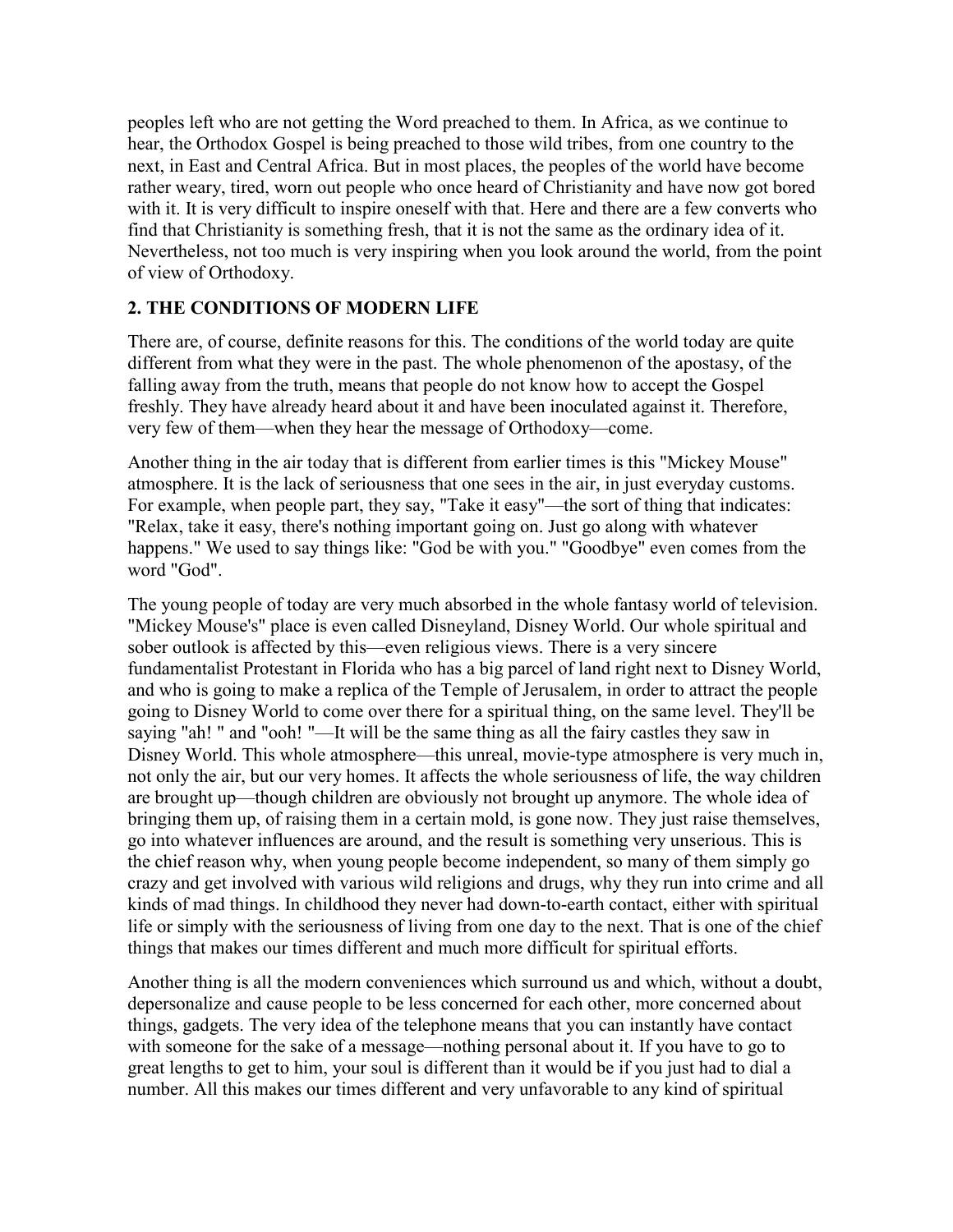activity such as apostleship, missionary activity, leading just an ordinary spiritual life, monastic life and the rest.

Something else also is in our air which we Orthodox Christians have to be mindful of, and that is the weight of tradition. If we accept all that the Church hands down to us simply as something already accomplished, something given to us without our effort, as if it is just there and we can take it for granted—this already deadens us spiritually, because everything that is high must be fought for, must be struggled for. That is one reason why modern conveniences only depersonalize. The whole effort to make everything more convenient takes away the element of struggle, which is the fabric, the fiber of life.

With all these things in view, the whole of modern life becomes extremely oppressive. For a long time now, as far back as William Butler Yeats, seventy-five years ago or so, everything in the modern age had been accomplished and done, all the seeds had been sown. The twentieth century can add almost nothing of its own. It has only put into effect that which has already been sown in the eighteenth and nineteenth centuries. The result was that there was nothing more to do. Everything is done, it's hopeless. As William Butler Yeats, a sensitive Irish poet, expresses it in his poem *The Second Coming*:

> Turning and turning in the widening gyre The falcon cannot hear the falconer; Things fall apart; the centre cannot hold; Mere anarchy is loosed upon the world, The blood-dimmed tide is loosed, and everywhere The ceremony of innocence is drowned; The best lack all conviction, while the worst Are full of passionate intensity.

Surely some revelation is at hand; Surely the Second Coming is at hand The Second Coming! Hardly are these words out When a vast image of *Spiritus Mundi* Troubles my sight: somewhere in sands of the desert A shape with lion body and the head of a man, A gaze blank and pitiless as the sun, Is moving its slow thighs, while all about it Reel shadows of the indignant desert birds. The darkness drops again; but now I know That twenty centuries of stony sleep Were vexed to nightmare by a rocking cradle, And what rough beast, its hour come round at last, Slouches toward Bethlehem to be born?

This is a kind of factual view of life: the worst people are simply immersed in evil deeds and the best people are going frantic, because there is no more spirituality left, there is nothing left to strive for, everything is taken away, materialism is triumphing, there is no hope for the world, and "the beast slouches toward Bethlehem to be born"—the vision of Antichrist. The world is going hopelessly down and there is no hope of getting out.

#### **3. THE TIMELESS SPIRITUAL LIFE**

All of this is the negative side we see surrounding us today, and it is a very real part of the atmosphere we breathe every day. On the other hand, we have the Orthodox Christian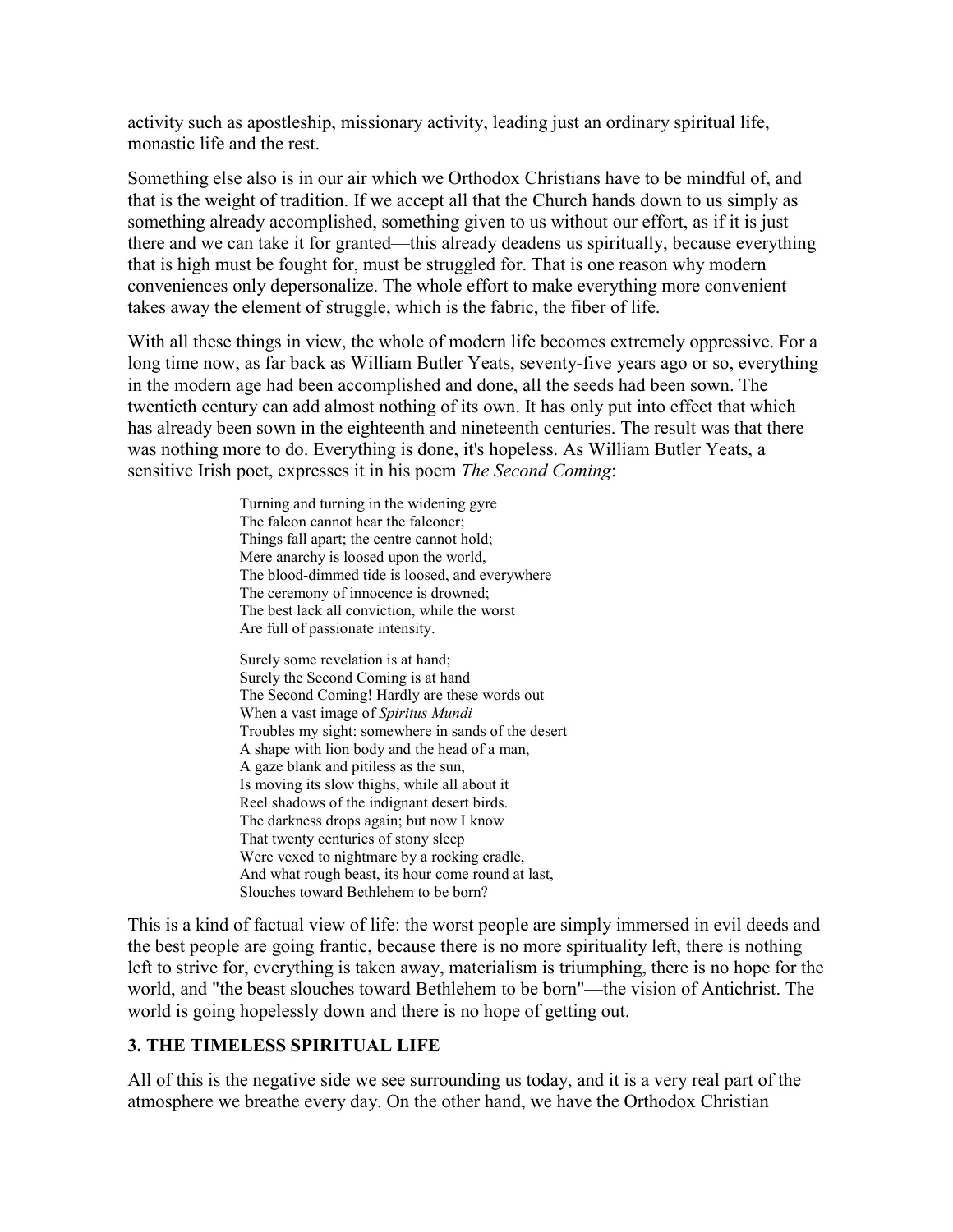revelation; that is, the revelation of God to His Church. It has come down to us now these two thousand years, very richly, with many testimonies of Scriptures and Holy Fathers, giving us a definite spiritual outlook, a definite spiritual law of life. The spiritual life and its aim do not change from one time to the next. In fact, we know that from the very beginning, from the time when the Gospel was first preached until now, there are being gathered out of the world citizens of one kingdom, all going towards the heavenly kingdom. All these citizens will speak the same language, and know each other, because they have gone through the one, same Orthodox life, the same spiritual struggle, according to the laws of spiritual life.

The Holy Fathers spoke about the latter times as times of great weakness, in which there would not be the great signs which were performed in the early times of the apostles and in the desert by the first monks, when thousands of miracles were being worked, great Fathers were raising people from the dead, many supernatural events were occurring; and these very Holy Fathers said that this dazzling age of miracles would fade away, and in the end there would be almost nothing at all like that. In fact, those who would be saving themselves would seem totally indistinguishable from everybody else, except that they would somehow keep alive the struggle against all these temptations. Just keeping alive the spark of the true Christian Faith, without making miracles without doing anything out of the ordinary, would already make them, if they endured to the end, as great as or even higher than those great Fathers who worked miracles.

Therefore, in our times, it seems that outward activity for Orthodox Christians is greatly limited in comparison with past times. It seems that way. Still, the inward spiritual activity must be just as possible for those who are willing to struggle. And, in fact, we look around us and we see rather spectacular examples in our century: St. John of Kronstadt, who worked thousands of miracles, probably more miracles than anyone in the history of the Church; St. Nectarios in Greece, a very humble person, in complete disgrace as a bishop, but a wonderworker especially after his death; and our own Archbishop John [Saint John of San Francisco, glorified in 1994], who lived and actually walked our very soil and passed within forty miles of here many times, undoubtedly blessing all this area, especially with the icon of the Kursk Mother of God. And so it's obvious, in looking at these people and realizing they are spiritual giants, that it is possible to do something even in our evil times.

#### **4. AWARENESS**

This brings us to some of the practical considerations concerning the qualities needed for being spiritually creative and fruitful. There are a few important things which come to mind. One thing is that we must see things the way they are; that is, not go off blind, acting blindly without knowing what's going on in the world. We must be aware that there is such a thing as apostasy, that there are many different kinds of people who call themselves Christians, that they are acting in different ways and some of them are definitely in conflict with each other and with us, and that it can't be that all of them are right and are on the right path. We can see historically how many different kinds of errors, wrong views, wrong kinds of actions got mixed in with Christian faith. We see the frightful modern revolutionary movement; that is, the movement totally away from religion, aiming towards a great world empire of atheism, a foreshadowing of which is seen in Communism. This is not just among the unbelievers or among those who don't believe in the Orthodox way, but even among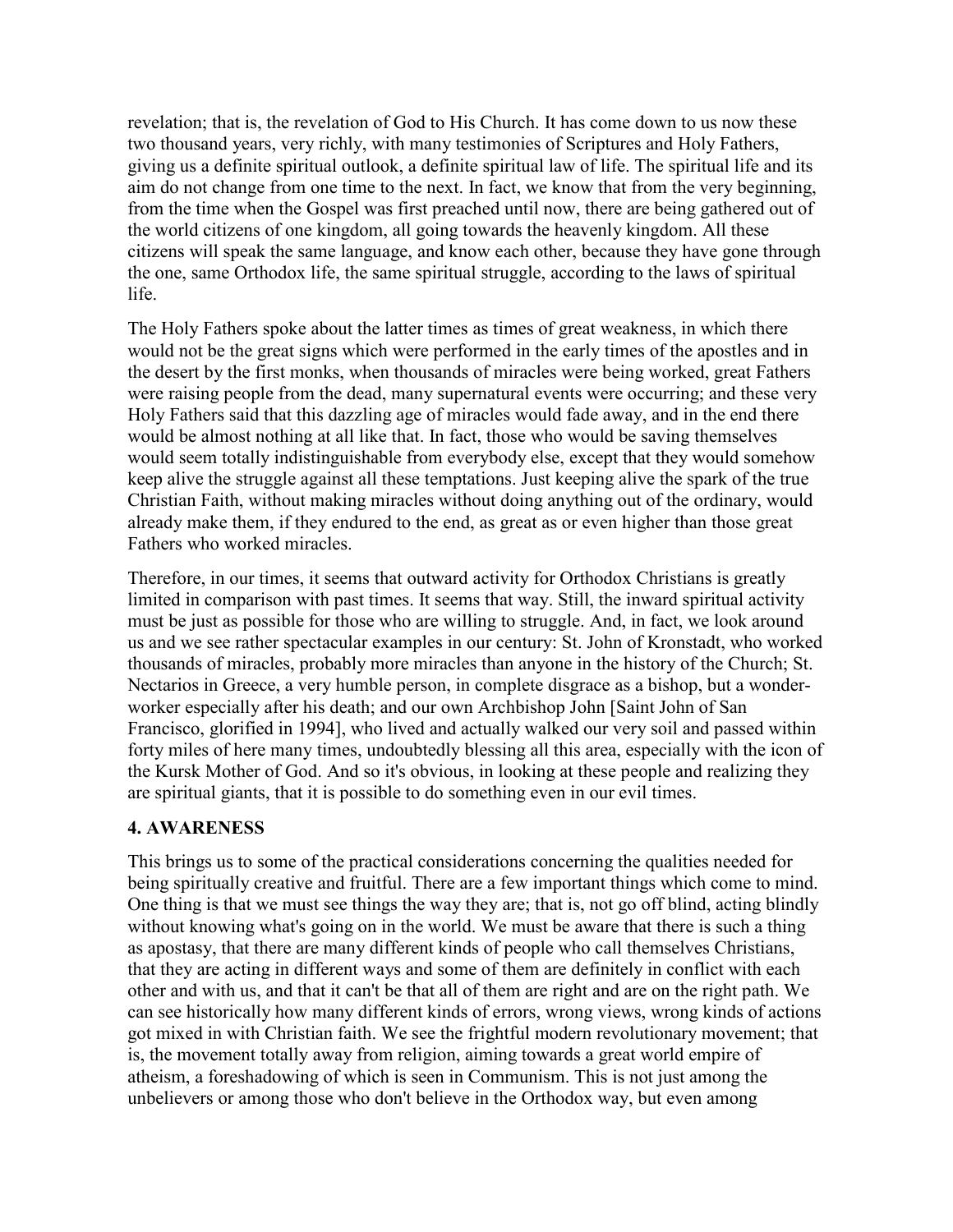Orthodox people. We look around and see that many Orthodox people are simply, totally worldly and do not think about the higher side of their Faith. They take it for granted. "It's all automatic. That's what has been handed down. There's always a priest somewhere. If he's not in this town, he's in the next one. He has sacraments and Holy Communion. We just go to him and get what we need and that's all.... You go home and you're satisfied..."

By reading and getting a historical perspective, we see that in past ages this was not considered enough, even by ordinary laymen. They were constantly doing things out of the ordinary. They were getting up very early in the morning. Every village had daily services. At four or five o'clock in the morning, Matins would begin. The people woke up and they went to church every morning, and again to Vespers in the evening. We take many, many Lives of Saints, and we read how they heard the church bell when they were children. If the child was very zealous for God, he would be the first one up in the morning and he would wake the parents up and get them ready for church. If the father could not go because he had to work in the fields, the child would get the mother up and they would go to church. Sometimes he went by himself. The whole atmosphere was penetrated with churchliness. And now, we see worldliness. Very seldom can one find a place where even daily services are celebrated in the world. People have grown unaccustomed to the idea that there is supposed to be an everyday church, everyday church services.

This, then, is one of the very great things which we see in front of us: this worldly attitude of people who are themselves in the Church. We must look at it realistically and see it the way it is: apostasy, error, evil, demonic activity and worldliness such as never before in the history of the world. These things are all anti-spiritual, anti-Orthodox. They lead down; and if anyone follows these paths, they do not lead one to salvation.

Then, once having done this—that is, having looked at things the way they are and been realistic about them—one must learn to fight on the right battlefields. The whole spiritual life is struggle. One must learn to know where one must fight, what one must do. This is extremely important, because it is very easy in the beginning stage to go totally off, by picking up and reading a book that talks about spirituality, hesychasm, and so on.

#### **5. IMITATION SPIRITUALITY**

Bishop Theophan the Recluse [+1894], when quoting some of the Holy Fathers, deliberately omitted many of the passages which dealt with the physical sides of prayer. He did this knowing that—even in his time, the 19th century—many people would take those physical aspects as the end and begin imitating without getting the essence. Therefore he just left those writings out of his published works. Now, however, many of them are being published in English and you can read how you are supposed to sit on a stool with your head down, etc. People begin to imitate; they begin to think "this is it! "—and it is a matter of fact that if you fast for a long time and do certain exercises, you begin to have all kinds of things happen to you. But that is not spiritual life. It is almost guaranteed, on the contrary, that it is the activity of demons. The spiritual life is much more serious, much more down-to-earth, and therefore that is not the place where you are supposed to find it first of all.

Usually one can spot people who are not serious and are imitating. We even have a story from the early history of our brotherhood.... In San Francisco there was one who got on fire with the idea of the Jesus Prayer. He began adding prayer to prayer, and he finally came to,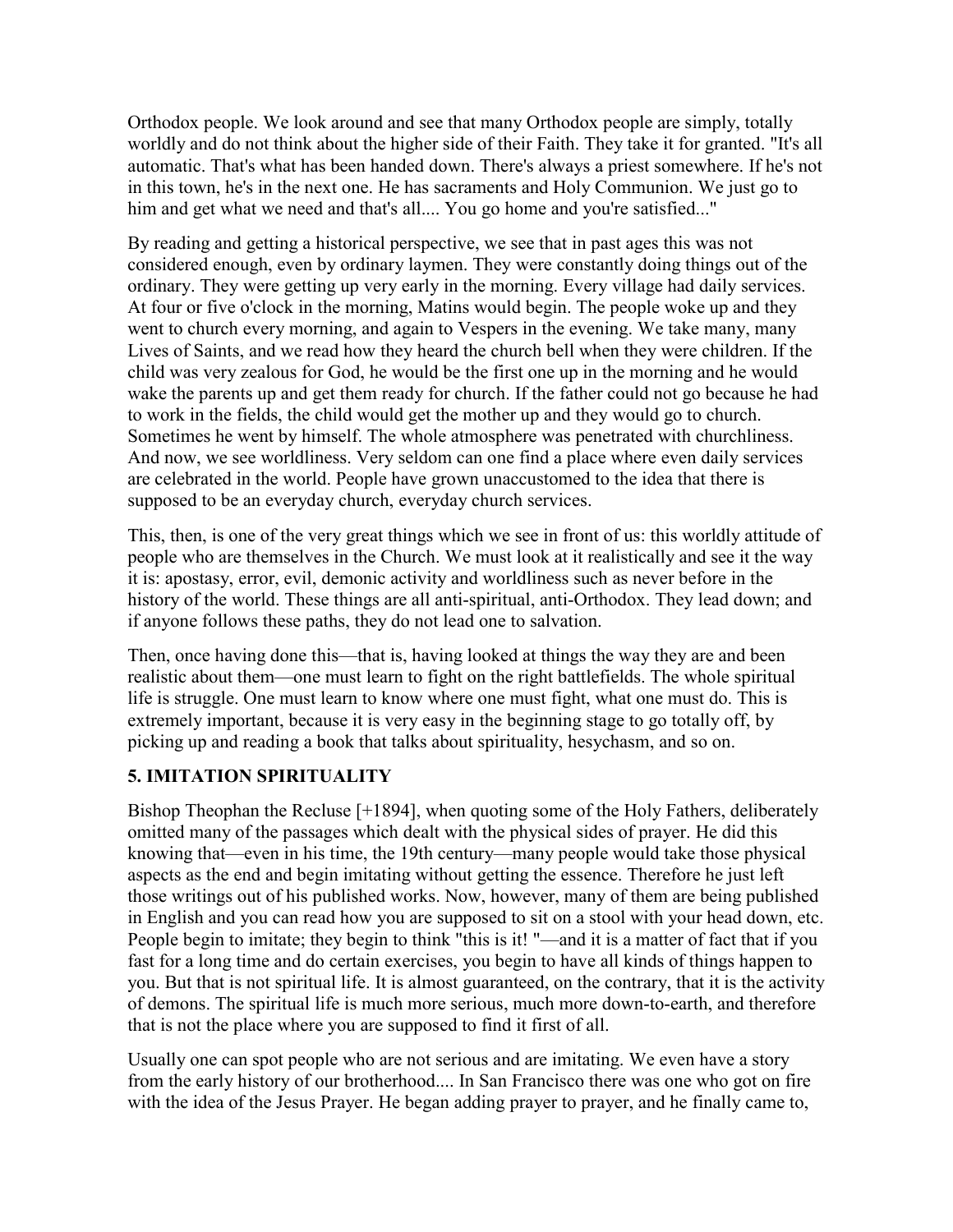in the morning, 5,000. Right in the middle of the world, in the middle of the city, in the morning, before doing anything else, before eating, he was able to say 5,000 Jesus Prayers on the balcony, and he felt wonderfully refreshed and inspired. It happened one morning that somebody else came out right underneath the balcony and began busying himself and doing something while this person was saying his last thousand, and it so happened that this person was so put out by this that he ended up by throwing dishes at him! How can you deal with a person occupying himself with the spiritual life, with the Jesus Prayer, when all of a sudden, while he is saying it, he is able to start throwing dishes?

This means that inside of him the passions were free, because he had some kind of deceived idea or opinion that he knew was right for himself spiritually. He acted according to his opinion, but not soberly, not according to knowledge; and when the opportunity came, the passions came out. In this case it is more profitable *not* to say those 5,000 Jesus Prayers, but to do something else that is spiritual.

This, then, is not where we should be fighting the battle. We should begin fighting the battle right on the level of awareness, by being aware that we are surrounded by worldly forces. We must fight them by keeping our minds constantly up rather than down; that is, having in mind heavenly things. (I will explain shortly what is involved in this). For all practical purposes, in our times this means that we will have to be a little crazy; that is, we will not be in step with what ordinary church people are doing. We will be considered a little, at least a little, out of the ordinary, or even crazy. This is an absolutely essential thing. I'll come back to this theme.

#### **6. LOOKING UPWARD**

The Holy Scriptures, the writings of the Holy Fathers, the examples of Saint's lives, the services of the Church—all these things have to do, not with worldliness in our daily life, but with conducting us to heaven. By looking above to these things, we are enabled to have zeal; that is, to see that there is something above this routine of worldliness, which is very boring, discouraging, and leads nowhere. But these higher things—these services, tales of people who have come back from the dead, Lives of Saints, writings of the Holy Fathers, Holy Scriptures, the interpretations of the Holy Fathers on passages of Scripture, which are very profound sometimes—these things always make us very zealous, if we have a spark of love for God within ourselves. We want ourselves to be living in such a state and to be going to heaven. But this zeal, by itself, must be of such a kind that it does not come just in a spurt and then eventually fade away. It must be of such a kind that it will last. This means the zeal must be tempered by something deeper, and that something deeper is what St. Seraphim calls *determination*; that is, zeal that is constant and keeps going—a sort of constant point for your whole life. It keeps you going even when you're discouraged, because you see that there is something above towards which you are striving, and which does not depend upon your moods or your opinions. It is something which must be your constant possession. It is your determination to get to heaven. And this determination, or rather this zeal which becomes determination, must be constant, so that it will not go up and down and burn out.

In everything that happens, we must look at the higher side, that is, the spiritual side; because if we are sometimes looking at the higher side and sometimes at the lower side, we will be up and down. And the lower side is so powerful, operating even through what we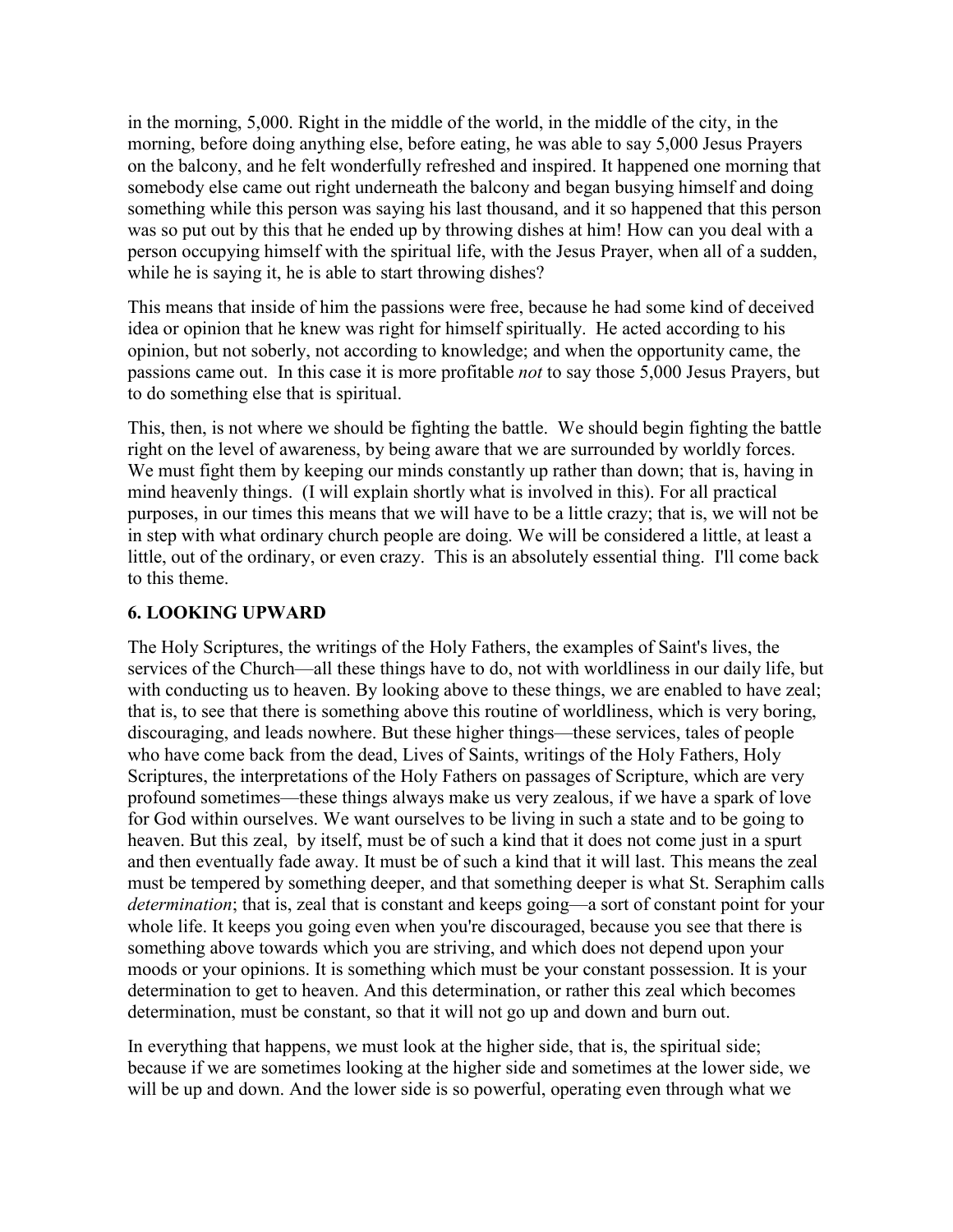saw in the life of St. Patrick in the golden age of Christianity: even through bishops, through those who are supposed to be the very ones leading the flock to heaven. They can be contrary, because they are human beings also. They can be actually discouraging, keeping people away from that goal in our times, of course, it is even worse.

Therefore, if we are sometimes looking above and sometimes below, if we are going one foot forward, one foot back, and then one foot forward and two feet back, we will simply not get to the gate of heaven. We must be at all times where we are in some way looking at the spiritual reality. I have an interesting quote from Abba Dorotheos of Gaza which we read just recently in church, and which gives a little hint about this. He says: "It is good, O brethren, as I always tell you, to place your hope for every deed upon God, and to say nothing happens without the will of God. Of course, God knew that this was good and useful and profitable, and therefore He did it, even though this matter also had some outward cause. For example, I could say that inasmuch as I ate food with pilgrims and forced myself a little in order to play the host to them, (that is, he overate) therefore my stomach was weighed down, and there was a numbness caused in my feet, and from this I became ill. I could also cite various other reasons for one who seeks them. For one who seeks them there is no lack of them. But the most sure and profitable thing is to say: in truth, God knew that this would be more profitable for my soul, and therefore it happened in this way. For out of everything which God creates, there is nothing of which it can be said that it is not good. For in the beginning He created all, and behold, they were all very good. And so no one should grieve over what happens, but in everything he should place his hope in God's Providence, and be at ease."\*

#### **7. FINDING THE REAL CAUSES**

There is a very interesting book from the same period of Abba Dorotheos (the sixth century) by St. Gregory of Tours, *History of the Franks,* which is all about the life at the court of that time and religious people. There are very many interesting lives of Saints in it, as well as the lives of the kings. The kings of that time were particularly unedifying spectacles. They were constantly poisoning each other. The women were even worse.... There was one Brunehild and her sister Fredegund. They were trying to get their sons and grandsons on the throne, and what they didn't do to get them there! They were dragging people by horse's tails and killing them off, and lying and cheating and fantastic things—very uninspiring. But this bishop, St. Gregory, was there and was writing a history of this people, writing in such a way that it actually comes out very inspiring. Behind everything there is a meaning. St. Gregory is constantly on the lookout for comets, earthquakes, and such things. When a king does something wrong, there is an earthquake nearby, or if he goes and kills a person or a whole village unjustly, then there is a famine: and St. Gregory always sees that God is looking out. There is always something spiritual whenever something happens—a comet is seen, the king dies, etc. There is always a connection between what happens in the world and the moral state of the people. Even when the moral state is very bad, all the constant earthquakes and famines and everything else remind us that it is the wrong way to behave, and inspire people to behave correctly. Nowadays, the historians say that this is a horribly outmoded way of looking at things, that it is very "quaint" and "naive" and unsophisticated, and that of course nobody can think like that now. They think it's very cute, in fact, to look at this after all these centuries and to see how people used to think. "But of course," they say, "we serious historians are looking for the real causes." By real causes they mean what a person ate and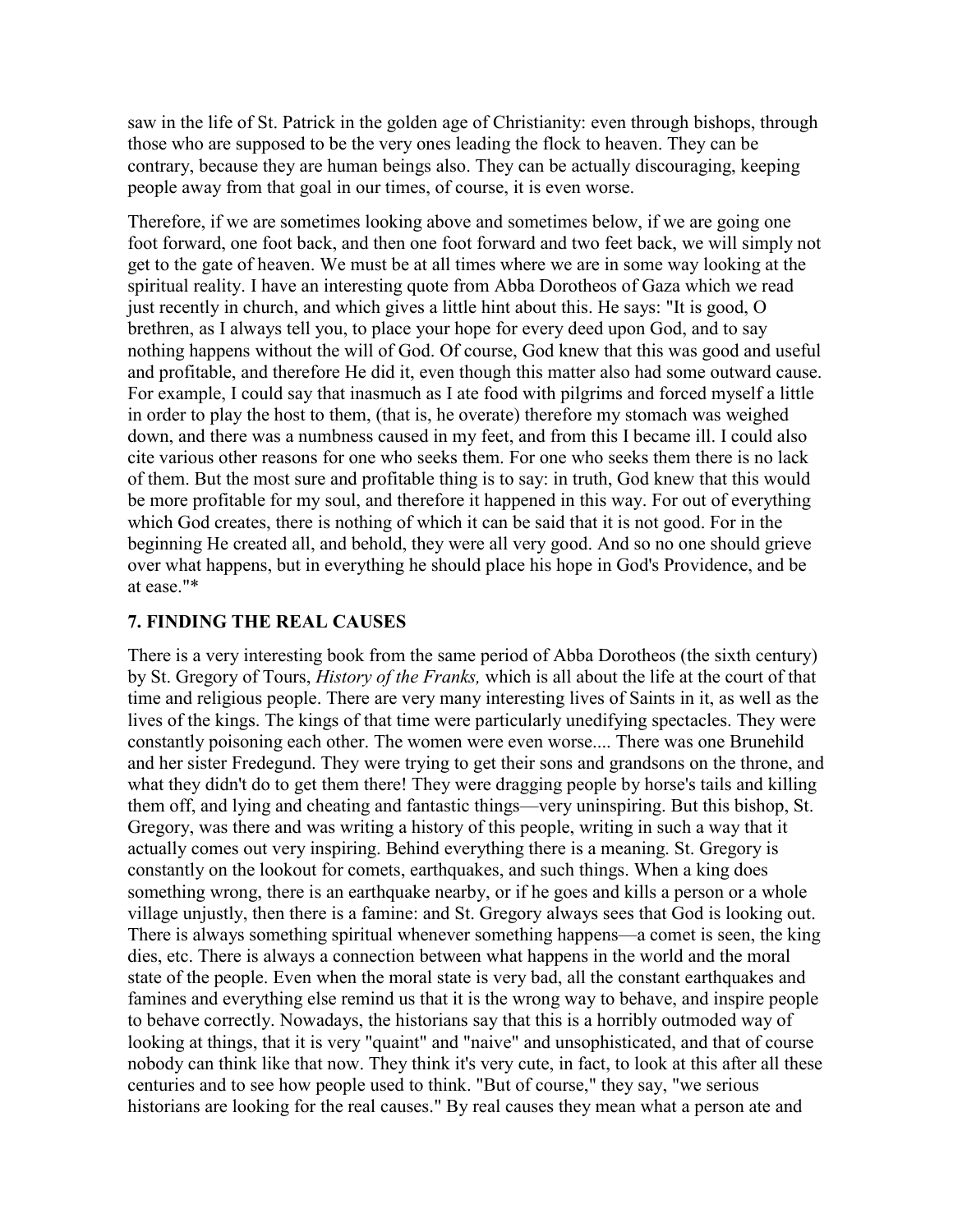what it caused his feet to do and so forth. The Christian point of view, however, is that these are not the real causes, but the secondary causes. The real cause is the soul and God: whatever God is doing and whatever the soul is doing. These two things actualize the whole of history, and all the external events—what treaty was signed, or the economic reasons for the discontent of the masses, and so forth—are totally secondary. In fact, if you look at modern history, at the whole revolutionary movement, it is obvious that it is not the economics that is the governing factor, but various ideas which get into people's souls about actually building paradise on earth. Once that idea gets there, then fantastic things are done, because this is a spiritual thing. Even though it is from the devil, it is on a spiritual level, and that is where actual history is made; all the external things mean nothing.

Thus St. Gregory is actually looking at history in the correct way, because he sees that there is a first cause, which is what God does in history and how the soul reacts to it, and that the secondary cause is ordinary events. Therefore, whenever he sees some great event like a comet or an eclipse, he tries to give it meaning. At one point, in telling of a strange sign that was seen in the sky over Gaul, he says in all simplicity, "I have no idea what all this meant."\*\* Of course, from the scientific point of view we know that we can predict these things, that they are caused by the shadow of the moon and so forth; but from St. Gregory's point of view, why does God choose to frighten us like this? What is the moral meaning of it? He was constantly looking *above,* not below.

### **8. CONSTANT CHEERFULNESS**

Our whole modern outlook is to look below to find the causes, the secondary causes. The whole Christian outlook is to look above, and that is why such people as St. Gregory as we can see by reading their writings and their lives—are constantly cheerful. This does not mean that they are overly happy, but rather that they are in a state of deep happiness, because they are constantly looking above and keeping in mind, with determination and constancy, to get to a certain place, which is heaven, and thus they see all the details in the world in that light. If what they see has to do with evil, with the nets of demons, with worldliness, with boredom, with discouragement, or just with ordinary details of living, all that is secondary and is never allowed to be first. In fact, we are told by the Holy Fathers that we are supposed to see in everything something for our salvation. If you can do that, you can be saved.

In a pedestrian way, you can look at something like a printing press which does not operate. You are standing around and enjoying yourself, watching nice, clean, good pages come out printed, which gives a very nice sense of satisfaction, and you are dreaming of missionary activity, of spreading more copies around to a lot of different countries. But in a while it begins to torture you, it begins to shoot pages right and left. The pages begin to stick and to tear each other on top. You see that all those extra copies you made are vanishing, destroying each other, and in the end you are so tense that all you can do is sort of stand there and say the Jesus Prayer as you try to make everything come out all right. Although that does not fill one with a sense of satisfaction (as would watching the nice, clean copies come out automatically), spiritually it probably does a great deal more, because it makes you tense and gives you the chance to struggle. But if instead of that you just get so discouraged that you smash the machine, then you have lost the battle. The battle is not how many copies per hour come out: the battle is what your soul is doing. If your soul can be saving itself and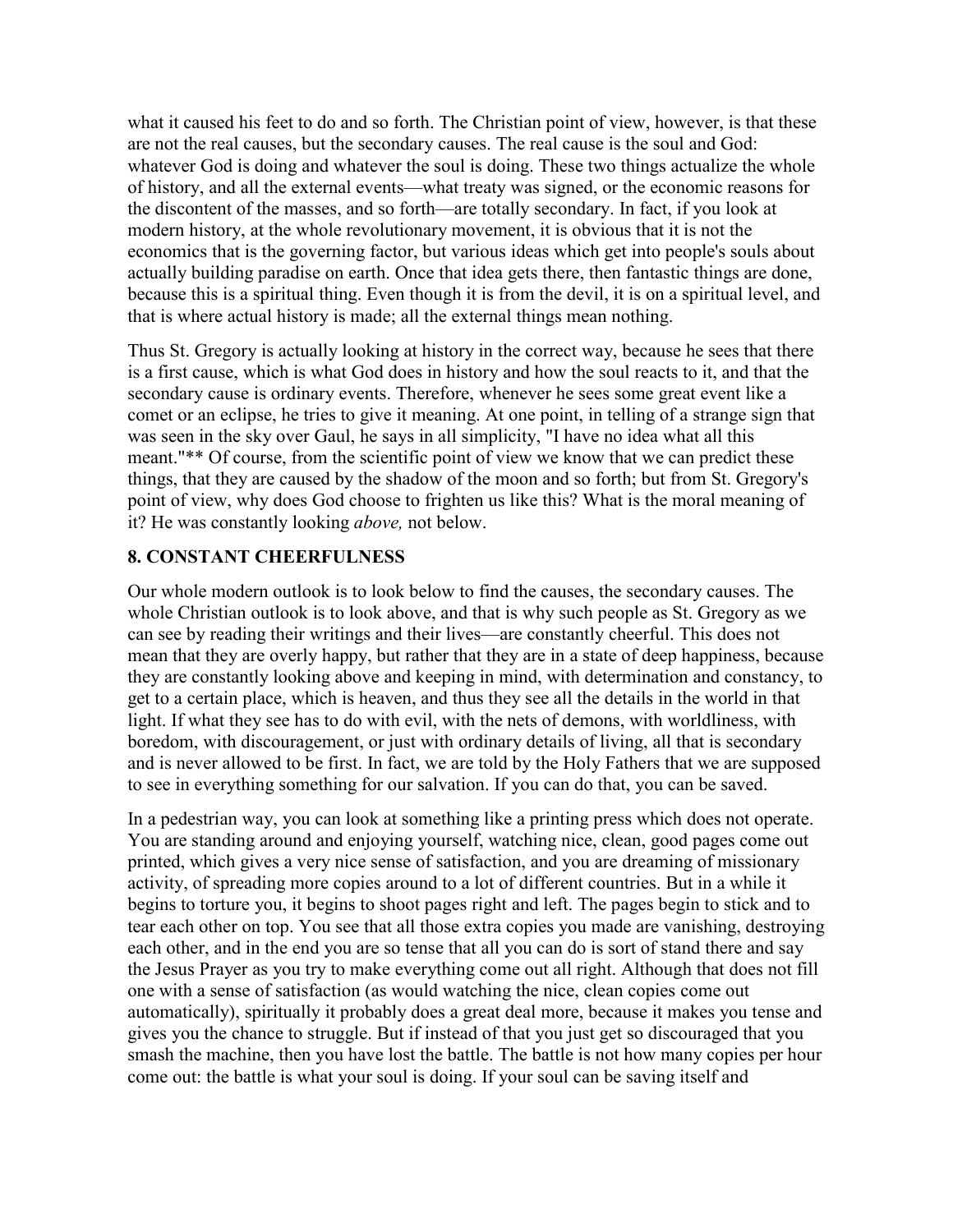producing words which can save others, all the better; but if you are producing words which can save others and are all the time destroying your own soul, it's not so good.

# **9. DAILY SPIRITUAL INJECTIONS**

Again, in everything one must be looking upward, and not downward, at the kingdom of heaven and not down at the details of earthly life. That is, the details of earthly life must be second, and this looking upward must be with zeal, determination and constancy. Constancy is something which is worked out by a spiritual regime based upon wisdom handed down from the Holy Fathers—not mere obedience to tradition for tradition's sake, but rather a conscious assimilation of what wise men in God have seen and written down. On the outward side, this constancy is worked out by a little prayer, and we have this basic little prayer in the church services which have come down to us. Of course in different places they are performed according to one's strength, more or less.

Constancy involves also a regular reading of spiritual texts, for example at mealtime, because we must be constantly injected with other-worldliness. This means constantly nourishing ourselves with these texts, whether in services or in reading, in order to fight against the other side, against the worldliness that constantly gnaws at us. If for just one day we stop these other-worldly "injections," it is obvious that worldliness starts taking over. When we go without them for one day, worldliness invades—two days, much more. We find that soon we think more and more in a worldly way, the more we allow ourselves to be exposed to that way of thinking and the less we expose ourselves to other-worldly thinking.

These injections—daily injections of heavenly food—are the outward side, and the inward side is what is called spiritual life. Spiritual life does not mean being in the clouds and saying the Jesus Prayer or going through various motions. It means discovering the laws of this spiritual life as they apply to one in one's own position, one's situation. This comes over the years by attentive reading of the Holy Fathers with a notebook, writing down those passages which seem most significant to us, studying them, finding how they apply to us, and, if need be, revising earlier views of them as we get a little deeper into them, finding what one Father says about something, what a second Father says about the same thing, and so on. There is no encyclopedia that will give you that. You cannot decide you want to find all about some one subject and begin reading the Holy Fathers. There are a few indexes in the writings of the Fathers, but you cannot simply go at spiritual life that way. You have to go at it a little bit at a time, taking the teaching in as you are able to absorb it, going back over the same texts in later years, reabsorbing them, getting more, and gradually getting to find out how these spiritual laws apply to you. As a person does that, he discovers that every time he reads the same Holy Father he finds new things. He always goes deeper into it.

# **10. PRESERVING ZEAL**

If one has all this in mind, having the possibility of constant spiritual nourishment, then one must say that it is not true that the whole church situation is hopeless today and that one can do nothing. In fact, the possible activities for today are quite surprising and unexpected. What might come out, we don't know, but there are all kinds of possibilities. We should always learn to expect what is the unexpected, to be prepared for something that might not have been the same way just a little while ago, but that is still within the possibility of true Christianity. This is only done by looking up and not down. We have right in front of us an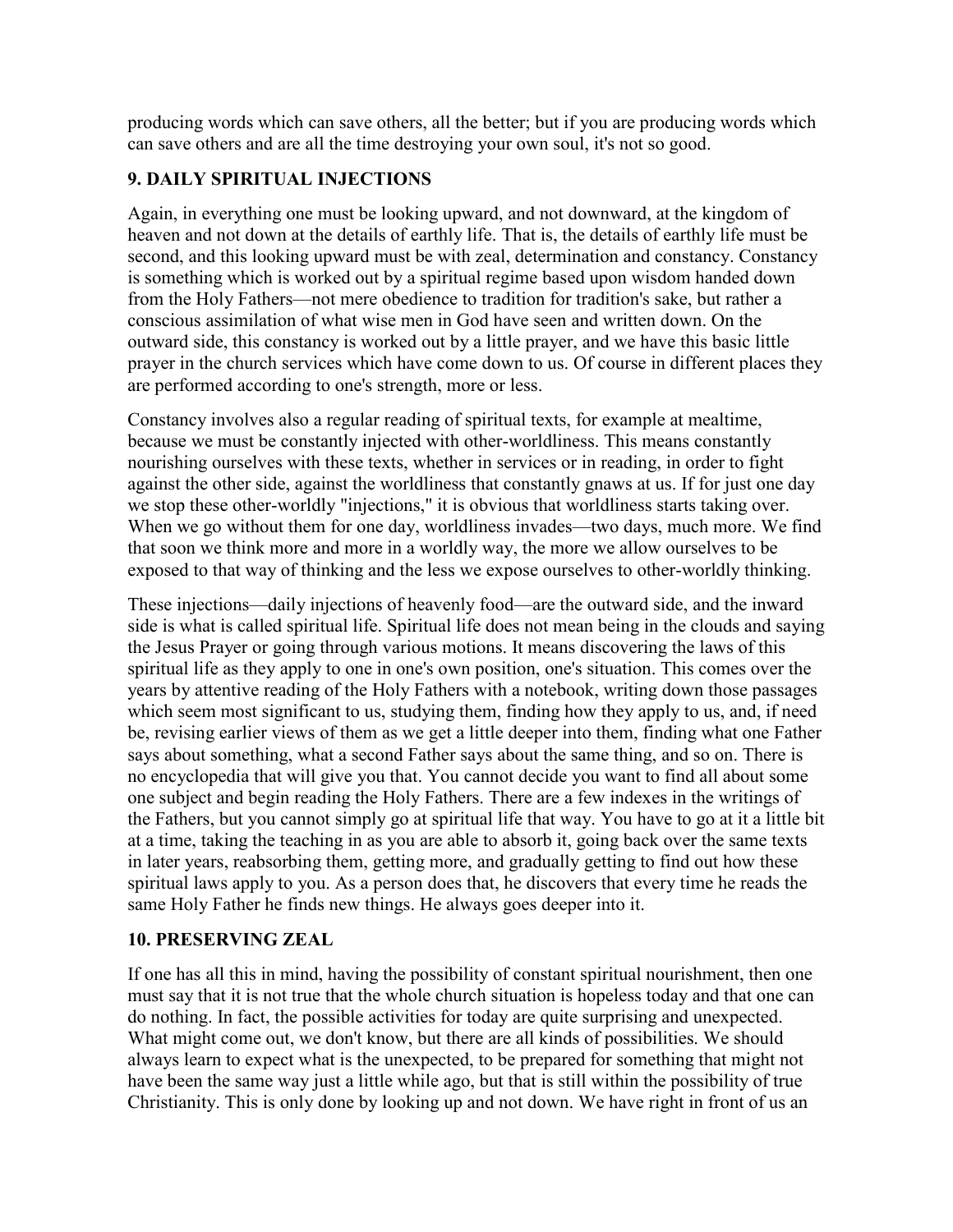example of somebody who was like that constantly, and that's our Archbishop John. It is obvious that he was constantly in a different world. He himself, I recall once, gave a sermon on the spiritual life, the mystical life, in which he said: "We have no such thing as some of the later saints of the Latin Church who were sort of up in the clouds—some kind of a realm of sweetness and light and pink clouds—that's *prelest.* All of our sanctity is based upon having your feet straight on the ground, and, while being of the earth, constantly having the mind lifted upward." It's obvious that Archbishop John was himself like that. He would come from time to time to our shop next to the Cathedral [in San Francisco], and would always have something new and inspiring to say. He would come with a little portfolio, and would open it up and say, "Look! Here is a picture of St. Alban and here is his Life." He had found it somewhere. He was collecting these things: the lives of Rumanian saints and all kinds of different things which were very inspiring and had nothing to do with everyday business or the administration of the diocese. In fact, some said he was a bad administrator, but I don't know. I doubt it, because I know that whenever anyone wrote him a letter, that person always got a reply back in the language he wrote it in, within a very short time; therefore, when it came to things like that, he was very, very careful. But the first thing he was careful about was being constantly in the other world, constantly inspired and constantly living by that. The opposite of this is to make even the Church into some kind of business, to be looking at only the administrative side or the economic side or the lower, worldly side. If you do that long enough, you will lose the spark, you will lose the higher side. Archbishop John gave us the example of constantly looking up, constantly thinking of the higher things. In the end, the deeper you get into this, the more you see that there is nothing else possible. If you are an Orthodox Christian, you can do this and have people call you crazy or say that you are a little bit touched, or something like that; but still you have your own life—you lead it and you get to heaven. The alternative is to be bogged down in this boring world, which is totally overrun by machines and conveniences and opinions. You would be surprised at how these, opinions about what is right and what is wrong, what is the way to act and so forth, have no contact with reality. It even happens that there is a certain opinion in the air—I'd say it is universal among church people if they ever stopped to think about it—that of course, when you come to church you must be warm, because you cannot think about church services and prepare yourself for Communion when you have to think about cold feet. People tell us this. "It's a very great draw back," they say. "You cannot go and have cold feet and expect to have any spirituality come out." This happens to be an opinion, and it's totally off. The Holy Fathers have been living throughout the centuries in all kinds of conditions; and, though there is no deliberate plot of torturing oneself with cold feet—still, this is something which helps to make one a little more sober about the spiritual life, perhaps to help one to appreciate what one has, and not to just take for granted that one is going to be comfortable and cozy and that's it. In our time, if one undertakes anything in the Church, and does not have in mind to be looking constantly to the heavenly realm, one will lose the spark of zeal, the interest in doing spiritual things, and will become worldly. Worldly means dead, spiritually dead.

#### **11. THE MIND OF THE FATHERS**

It is very difficult in our times to be looking to heaven, because of all the weight, the dead weight of worldliness which lies upon us. If one applies oneself constantly, however, one can begin to do it. Even with a little bit of struggle, if applied constantly, one begins to form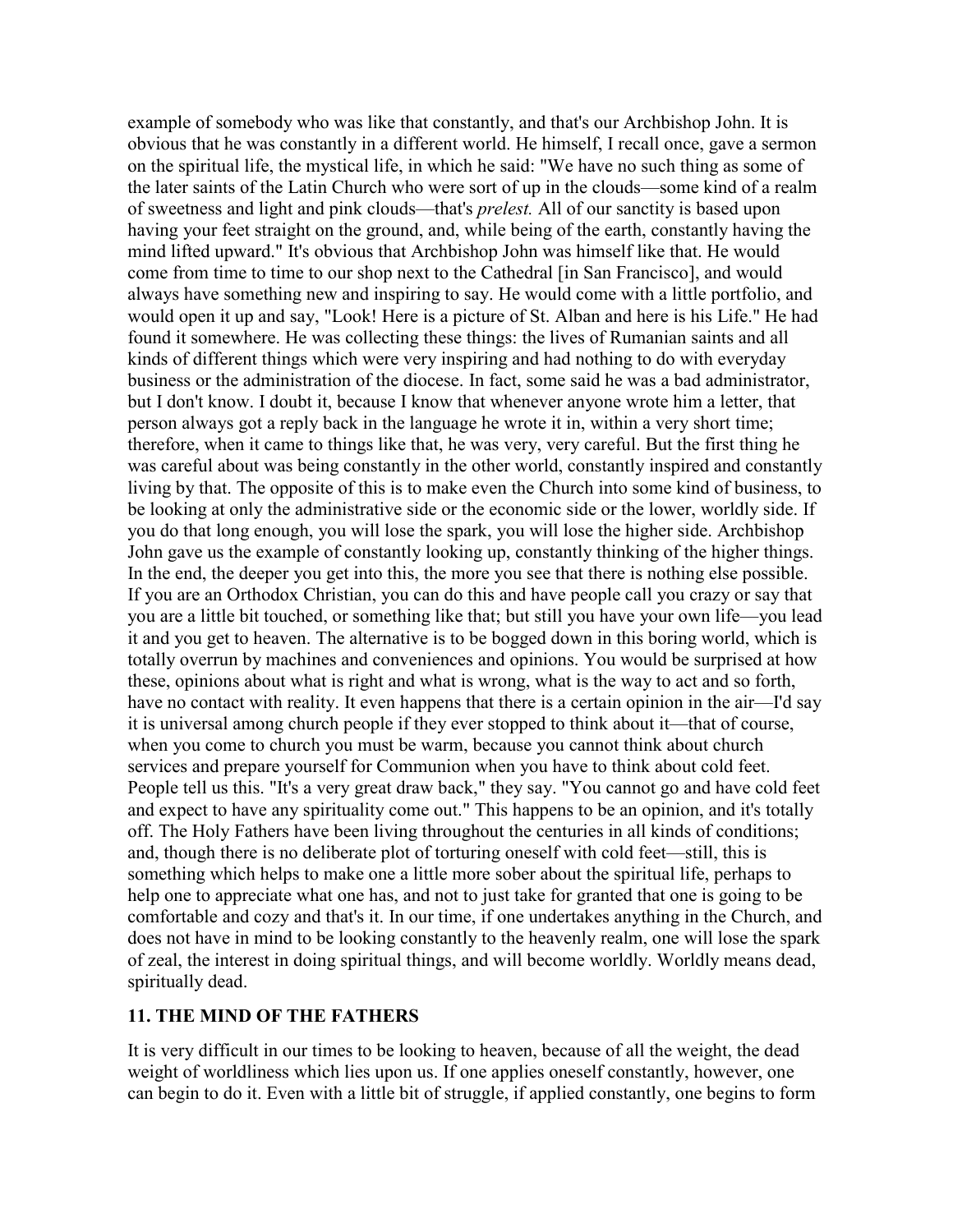for oneself a whole different viewpoint, a whole different way of looking at life, a whole different possibility for action. Any kind of spiritual activity that is to come out of our world today, any kind of Orthodox missionary activity, apostleship, etc., must be on the basis of such a view of things. It must be based on looking first at what God wants, first at what is the higher side, first at what the Holy Fathers think, and only then looking down at the practical means one has to use, at money problems, and even at things like sicknesses, because they are all sent for our good, and we have to find how to bring the good out of them. If one does not do that, one is weighed down, especially in our days. If a person is in a place of leadership, such as a priest in a parish, and if he is going to look back and look first at the people, he will see that 99% of them are going to drag him down, because they have their problems and passions, confessions weigh him down, and so on. If this side becomes too important for him, it simply drags him back and he cannot lead them to heaven. Of course, a pastor or any kind of spiritual leader must be leading to heaven first himself and then the others, by looking first to the other world. We don't have to imagine what that other world is like or have opinions about it, because we have the whole treasury—much of which is now available in English—of the writings of the Holy Fathers. Recently we have had such great fathers as Bishop Ignatius Brianchininov (+1867), who was one of the sharpest ones to speak about the apostasy, and also one of the greatest ones to speak about the Holy Fathers. We must get into their language, into their way of looking at things, because *that is Orthodoxy.*  Orthodoxy, of course, does not change from one day to the next, or from one century to the next. Looking at the Protestant and Roman Catholic world, we can see that certain spiritual writings get out of date. Sometimes they come back into fashion again, sometimes they go out. It is obvious that they are bound up with worldly things, which appeal to people at one time, or rather to the spirit of the times. This is not so with our Orthodox holy writings. Once we get into the whole Orthodox Christian outlook—the simply Christian outlook—which has been handed down from Christ and the apostles to our times, then everything becomes contemporary. You read the words of someone like St. Macarius, who lived in the deserts of Egypt in the 6th century, and he's speaking to you now. His conditions are a little different, but he's speaking right to you now, in the same language; he's going to the same place, he's using the same mind, he has the same temptations and failings, and there's nothing different about him. It's the same with all the other fathers from that time down to our century, like St. John of Kronstadt (+1908). They all speak the same language, one kind of language, the language of spiritual life, which we must get into. When we do that, we can save ourselves; and, as St. Seraphim says, "When you acquire the Spirit of Peace, the Holy Spirit, you can save thousands around you." It is not for us to calculate whether thousands around us will be saved. It is only for us to acquire the Holy Spirit, and what God will do with that is His doing.

We have yet to expect in our times many surprising things, so we should not have the opinion that it is too late to do anything, everything is stuck, nobody cares, the world is collapsing.... All that is opinion, and opinion is the first stage of *prelest* (deception). Therefore we should free ourselves from being stuck in opinions, and should look at things freshly, *i.e.,* according to the spiritual life. Father Nicholas Deputatov, who is obviously one who has much love for the Holy Fathers, has read their writings, underlined them and written them out in books. He says: When I get in a very low mood, very discouraged and despondent, then I open one of my notebooks, and I begin to read something that inspired me. It is almost guaranteed that when I read something which once inspired me, I will again